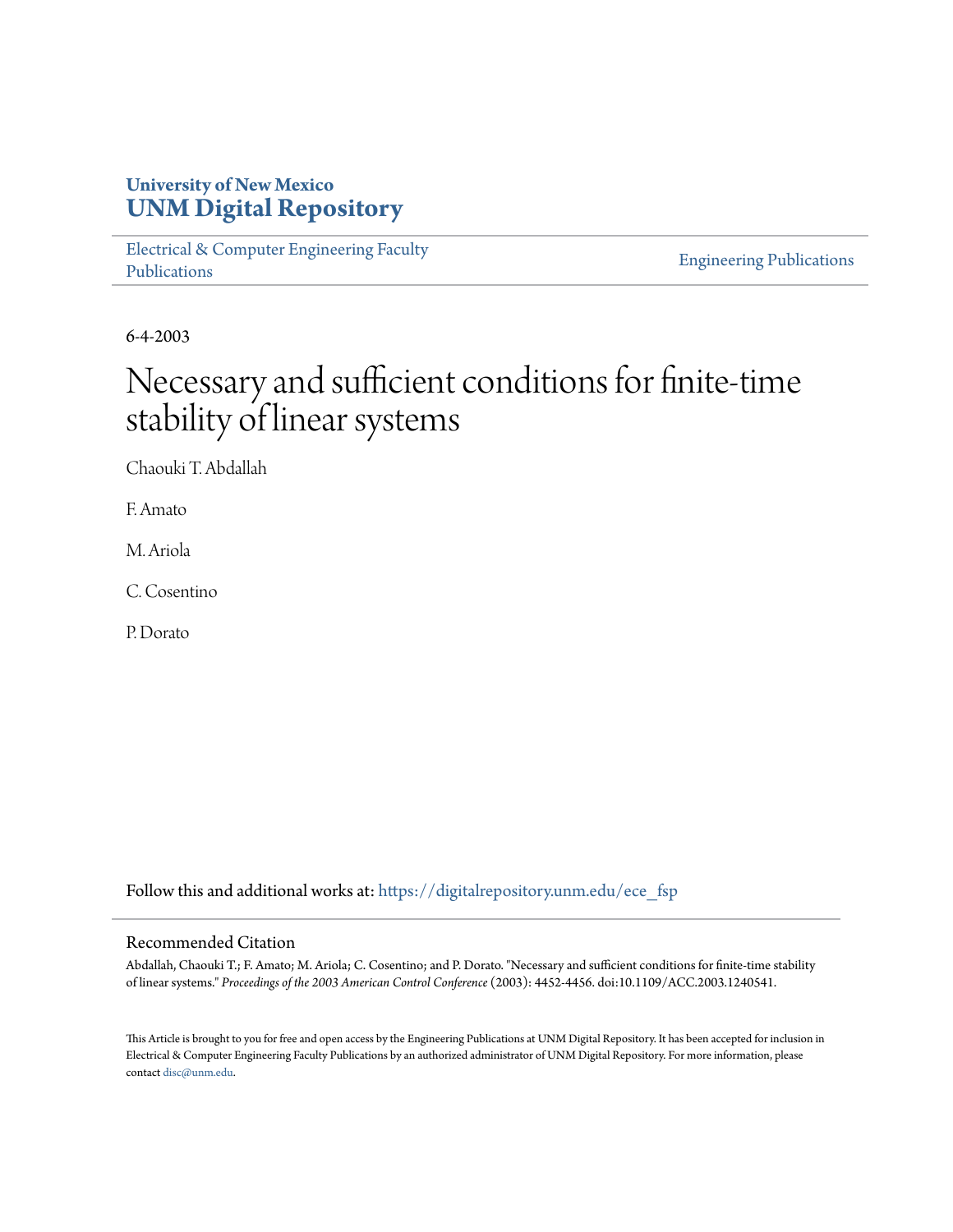# **Necessary and Sufficient Conditions for Finite-Time Stability of Linear Systems**

**Universitb Mediterranea di Reggio Calabria** 

F. Amato M. Ariola, C. Cosentino C.T. Abdallah, P. Dorato

**DIMET Dipartimento di Inforrnatica e Sistemistica** EECE **Department Universit.4 di Napoli** Federico I1 **The University** of **New Mexico Reggio** Calabria, **Italy Napoli, ITALY Albuquerque, NM 87131 USA amatoQing.unirc.it** {ariola,carosen)@unina-it **[{chaouki,peter\)Oeece.unm.edu](http://chaouki,peter)Oeece.unm.edu)** 

#### Abstract

In this paper we consider the Finite-Time Stability and Finite-time Boundedness problems for linear systems subject to exogenous disturbances. The main results of the paper are some necessary and sufficient conditions, obtained by means of an approach based on operator theory; such conditions improve some recent results on this topic. An example is provided to illustrate the proposed technique.

#### **1** Introduction

When dealing with the stability of a system, a distinction should be made between classical *Lyapunov Stability* and *Finite-Time Stability* (FTS) (or *short-time sta*bility). The concept of Lyapunov Asymptotic Stability is largely known to the control community; conversely a system is said to be finite-time stable if, once we fix a time-interval, its state does not exceed some bounds during this time-interval. Often asymptotic stability *is*  enough for practical applications, but there are some cases where *large* values of the state are not acceptable, for instance in the presence of saturations. In these cases, we need to check that these unacceptable values are not attained by the state; for these purposes FTS can be used.

Most of the results in the literature are focused on Lyapunov Stability. Some early results on FTS can be found in [6], IS] and **[5].** More recently the concept of **FTS** has been revisited taking advantage of the Linear Matrix Inequalities (LMIs) theory; this has allowed to find less conservative (but still only sufficient) conditions guaranteeing FTS of linear continuous-time systems (see *[Z],* [I]).

Another concept which is strongly related **to** that one of FTS is Finite-Time Boundedness (FTB), which takes into account possible norm bounded  $\mathcal{L}_2$  disturbances affecting the system. Roughly speaking, a system is said to be FTB if its state does not exceed a prespecified bound for all admissible disturbances.

The main goal of this paper is to provide *necessary and suficient* conditions for FTS and FTB of linear systems; such conditions improve the recent results provided in **[Z],** where, **as** said, only sufficient conditions were given. Contrarily to most of the previous literature on the subject, which makes use of approaches based on Lyapunov functions, the methodology proposed in this paper is based on operator theory.

The paper is organized as follows: in Section 2 the definition of FTS and FTB is recalled and some preliminary results are stated; in Section **3** necessary and sufficient conditions for FTS and FTB are given together with an illustrative example; finally some conclusions are drawn in Section **4.** 

### **2** Notation, Problem Statement and Preliminary Results

We denote by  $\mathcal{PC}_{\Omega}^1$  the space of the uniformly bounded, piecewise continuously differentiable, real matrix-valued functions defined on  $\Omega := [0, T] \subset \mathbb{R}$ and by  $\mathcal{L}_{\Omega}^2$  the space of the real vector-valued functions which are square integrable on  $\Omega$ .

The Euclidean vector norm and the corresponding induced matrix norm are denoted by  $\|\cdot\|$ ;  $\|\cdot\|$  denotes the usual norm in  $\mathcal{L}_{\Omega}^2$ .

Given  $S : \Omega \mapsto \mathbb{R}^{n \times n}$ , we write  $S > 0$  ( $\geq 0$ ) meaning that  $S$  is positive definite (semidefinite), i.e. that there exists  $\alpha > 0$  such that for all  $v \in \mathbb{R}^n$  and for all  $t \in \Omega$ 

$$
v^T S(t) v \geq \alpha |v|^2 \qquad (v^T S(t) v \geq 0).
$$

Given two matrix-valued functions of the same dimensions *S* and *Z*, the notation  $S > Z$  ( $S \geq Z$ ) means that  $S - Z > 0 (\ge 0)$ . Finally the symbols  $S < (\le)0$ , and  $S < (\leq)Z$  have obvious meaning.

Now consider the linear system

$$
\dot{x} = Ax + Gw, \quad x(0) = x_0, \quad t \in \Omega \tag{1}
$$

where  $A \in \mathbb{R}^{n \times n}$ ,  $G \in \mathbb{R}^{n \times m}$  and  $w \in \mathcal{L}_{\Omega}^2$ . We give the following definitions.

**0-7803-7896-2/03/\$17.00 632003 IEEE**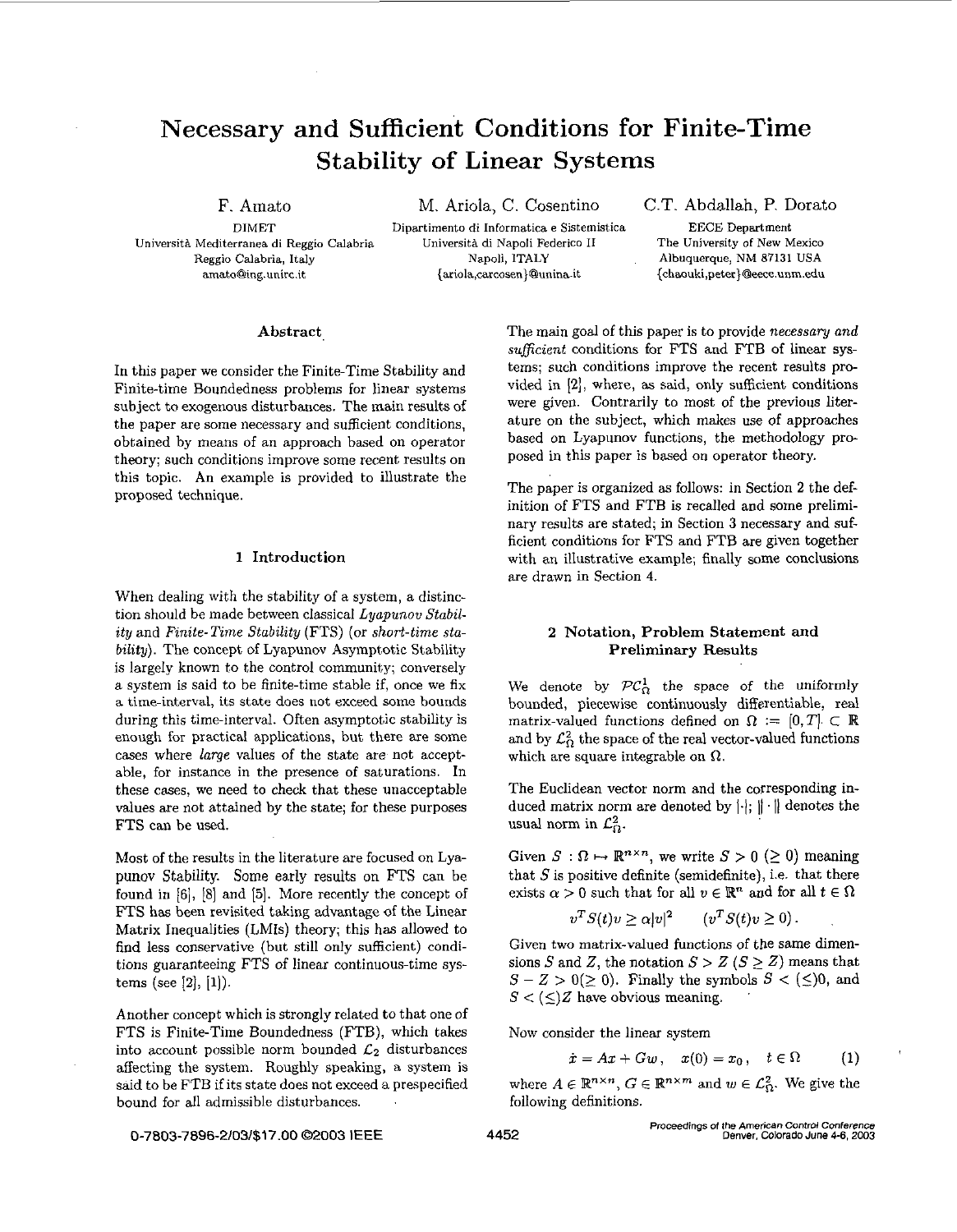Definition **1** (Finite-Time Stability) *The linear*  system (1) with  $G = 0$  is said to be Finite Time Stable *with respect to*  $(\Omega, \delta, \gamma)$  *if* 

$$
|x_0| \le \delta \Rightarrow |x(t)| < \gamma \qquad \forall t \in \Omega \, .
$$

Remark **1** (Finite-Time Stability and Asymptotic Stability) *It is worth noting that Asymptotic P(T) 2 1 Stability and FTS are independent concepts:* a *system which is FTS may not be asymptotically stable, while a asymptotically stable system may not be FTS.*  $\Diamond$ 

**Definition 2 (Finite-Time Boundedness)** The **Proof:** See the appendix. *linear system* (1) *with*  $x_0 = 0$  *is said to be Finite-Time Bounded (FTB) with respect to*  $(\Omega, d, \gamma)$  *if* 

$$
||w|| \le d \Rightarrow |x(t)| < \gamma \qquad \forall t \in \Omega \, .
$$

Finally we consider the case in which the inital state is non-zero and a  $\mathcal{L}_2$  input affects the system.

Definition **3** (Finite-Time Boundedness with *such*  Non-Zero Initial State) *The linear system* (1) *is said to be Finite Time Bounded with non-zero initial state (FTBNZ) with respect to*  $(\Omega, \delta, d, \gamma)$  *if for all*  $x_0$ *with*  $|x_0| \leq \delta$  *the following holds* 

$$
||w|| \le d \Rightarrow |x(t)| < \gamma \qquad \forall t \in \Omega \, .
$$

In the sequel we shall state necessary and sufficient conditions for FTS and FTB and sufficient conditions for FTBNZ.

Note that, for a given time instant  $t \in ]0,T]$ , the linear system (1) uniquely defines the linear operator

$$
\Gamma_t: \mathbb{R}^n \oplus \mathcal{L}_{[0,t]}^2 \mapsto \mathbb{R}^n : (x_0, w(\cdot)) \mapsto x(t). \quad (2)
$$

Given  $x \in \mathbb{R}^n$  and  $w \in \mathcal{L}^2_{[0,t]}$ , we equip the space  $\mathbb{R}^n \oplus$  $\mathcal{L}^2_{[0,t]}$  with the norm

$$
||(x, w)|| := \sqrt{|x|^2 + ||w||^2}.
$$
 (3)

We denote by  $\|\Gamma_t\|$  the norm of the operator  $\Gamma_t$  induced<br>We denote that for all  $x_0 \in \mathbb{R}^n - \{0\}$ by  $(3)$ ; it is defined as follows

$$
\|\Gamma_t\| := \sup_{(x_0, w) \neq (0, 0)} \frac{|x(t)|}{\|(x_0, w)\|}, \quad t \in ]0, T].
$$
\nThis last inequality implies that for

In what follows the next lemma will be useful.  $\blacksquare$  follows from the arbitrariness of t.

Lemma **1** *Let us consider system* (1) *and a number*   $\beta$  > 1; then the following statements are equivalent:

*i*)  $\|\Gamma_t\| < \beta$  for all  $t \in ]0,T]$ ;

*There exists a symmetric*  $P \in \mathcal{PC}_{\Omega}^1$  such that

$$
\dot{P}(t) + A^T P(t) + P(t)A
$$
  
+  $\beta^{-2} P(t)GG^T P(t) < 0$ ,  $t \in \Omega$   
 $P(T) \ge I$   
 $P(0) < \beta^2 I$ 

### **3** Main Results

**3.1** Necessary **and** Sufficient Conditions for

Theorem 1 *System* (1) *(with*  $G = 0$ ) *is FTS with respect to*  $(\Omega, \delta, \gamma)$  *iff there exists a symmetric*  $P \in \mathcal{PC}_{\Omega}^1$ 

$$
\dot{P}(t) + A^T P(t) + P(t)A < 0 \quad t \in \Omega \tag{4a}
$$

$$
P(T) \ge I \tag{4b}
$$

$$
P(0) < \frac{\gamma^2}{\delta^2} I \tag{4c}
$$

Proof: tor **(2)** reduces to First of all note that in this case the opera-

$$
\Gamma_t: \mathbb{R}^n \mapsto \mathbb{R}^n, x_0 \mapsto x(t) \quad t \in ]0, T].
$$

By virtue of Lemma 1, to prove the statement we have to show that FTS of system (1) is equivalent to the fact that  $\|\Gamma_t\| < \frac{\gamma}{\delta}$  for all  $t \in ]0, T]$ .

First we prove the sufficiency. Let  $t \in ]0, T]$  and assume that  $\|\Gamma_t\| < \frac{\gamma}{\delta}$ ; then we have

$$
\|\Gamma_t\|:=\sup_{x_0\in\mathbb{R}^n-\{0\}}\frac{|x(t)|}{|x_0|}<\frac{\gamma}{\delta}
$$

$$
\frac{|x(t)|}{|x_0|} < \frac{\gamma}{\delta}.
$$

This last inequality implies that for all  $x_0$  with  $|x_0| \leq \delta$ .  $|x(t)|$  is bounded from above by  $\gamma$ ; FTS of system (1)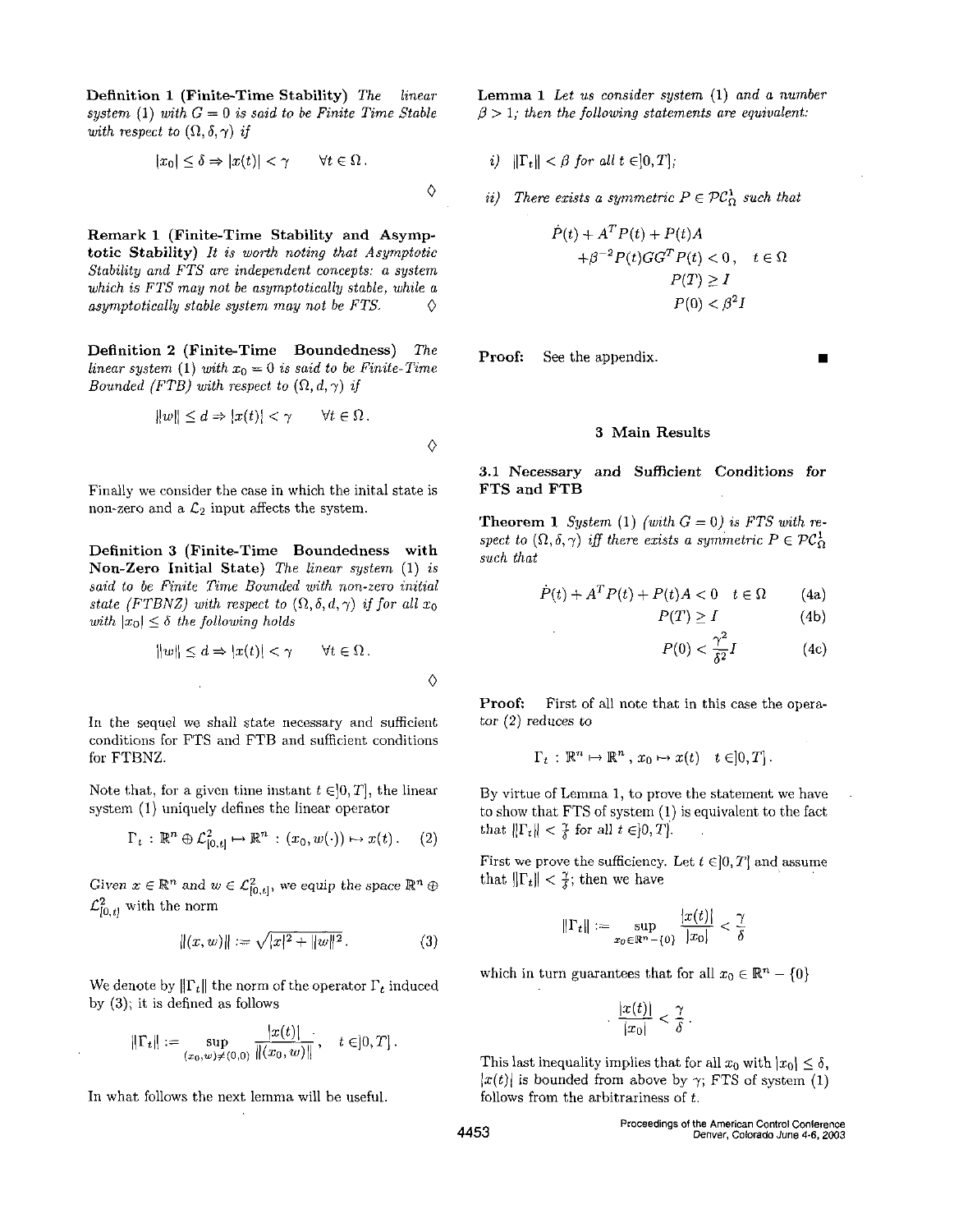Conversely, let us assume that system  $(1)$  is FTS. Then, since the operator  $\Gamma_t$  is linear, we have (see [4])

ely, let us assume that system (1) is FTS.  
\n<sup>2</sup> operator 
$$
\Gamma_t
$$
 is linear, we have (see [4])  
\n
$$
||\Gamma_t|| := \sup_{x_0 \in \mathbb{R}^n - \{0\}} \frac{|x(t)|}{|x_0|}
$$
\n
$$
= \sup_{|x_0| = \delta} \frac{|x(t)|}{|x_0|}
$$
\n
$$
= \frac{1}{\delta} \max_{|x_0| = \delta} |x(t)| < \frac{\gamma}{\delta} \quad \forall t \in ]0, T].
$$

Example *1 Let us consider the system* 

$$
\dot{x}(t) = \begin{pmatrix} 0 & 1 \\ -2 & 1 \end{pmatrix} x(t) . \tag{5}
$$

*For this system we exploit the result stated in Theorem 1 in order ta evaluate the maximum attainable norm of the state at the time instant*  $T = 1$ , *starting from an initial unitary norm condition*  $\left|\frac{f(0)}{g(0)}\right| = \delta =$ 1). For a given value of  $\gamma$ , in order to find numerically *a matrix function P(.) solving (4), we split the interval* [0,1] *into a number of parts, and approximate the solution by a linear behaviour in each sub-interval (by imposing continuity at the extrema of each sub-interval).*  If *a solzltion is not found, we mfine the splitting of the interval (0,* I], *until the length* of *the sub-intervals results to be less than a pre-specified value.* '

In this way we are able to estimate the lower bound of  $\gamma$ *for which system* (5) *is FTS with respect to*  $([0, 1], 1, \gamma)$ . *This estimate of*  $\gamma$  *evaluated to*  $\gamma_{est} = 2.72$ .

*For this simple example we can evaluate exactly the lower bound of* y *by computing explicitly* 

$$
\underline{\gamma} := \sup_{\|x_0\| = 1} x(T) = 2.712.
$$

*Note that*  $\gamma_{est}$  *and*  $\gamma$  *are very close. This is not surprising since the condition stated in Theorem 1 is necessary and suficient, and so it does not introduce any conservativeness. On the other hand by applying the sufficient condition given in 121 we got the following estimate for*   $\gamma$ 

$$
\gamma_{old}=5.30\,.
$$

*We have reported in Figure 1 the time behaviour* of *the eigenvalues of the solution P(t) of (4) with*  $\gamma = 2.72$ . *0* 

 $\rightarrow$  By following the same guidelines of Theorem 1 we can prove the following necessary and sufficient condition for FTB.



Figure 1: Eigenvalues of the solution *P(t)* 

**Theorem 2** *System* (1) *(with*  $x_0 = 0$ *) is FTB with respect to*  $(\Omega, d, \gamma)$  *iff there exists a symmetric*  $P \in \mathcal{PC}_{\Omega}^{\mathcal{I}}$ *such that* 

$$
\dot{P}(t) + A^T P(t) + P(t)A
$$
  
+
$$
(\gamma/d)^{-2} P(t)GG^T P(t) < 0, \quad t \in \Omega
$$
 (6a)  

$$
P(T) > I
$$
 (6b)

$$
P(T) \geq I \tag{6b}
$$

$$
P(0) < \left(\frac{\gamma}{d}\right)^2 I \tag{6c}
$$

#### **3.2 A** Sufficient Condition **for** FTBNZ

The following theorem provides a sufficient condition for FTBNZ.

**Theorem 3** *System* **(1)** *is FTBNZ with respect to that* 

$$
(\Omega, \delta, d, \gamma) \text{ if there exists a symmetric } P \in \mathcal{PC}_{\Omega}^1 \text{ such that}
$$
\n
$$
\dot{P}(t) + A^T P(t) + P(t)A
$$
\n
$$
+ \gamma^{-2} (\delta^2 + d^2) P(t) GG^T P(t) < 0 \quad t \in \Omega \quad (7a)
$$
\n
$$
P(T) \ge I \qquad (7b)
$$
\n
$$
P(0) < \frac{\gamma^2}{\delta^2 + d^2} I \quad (7c)
$$

$$
P(0) < \frac{\gamma^2}{\delta^2 + d^2} I \quad (7c)
$$

**Proof:**  By virtue of Lemma 1, to prove the statement of the theorem we have to show that  $\|\Gamma_t\| < \frac{1}{\sqrt{\Delta^2 + d^2}}$  for all  $t \in ]0, T]$  implies the FTBNZ of system  $(1)$ .

Let  $t \in ]0, T]$ ; by assumption we have

$$
\|\Gamma_t\| := \sup_{(x_0, w) \neq (0, 0)} \frac{|x(t)|}{\|(x_0, w)\|}
$$
  
< 
$$
< \frac{\gamma}{\sqrt{\delta^2 + d^2}}
$$

which guarantees that for all  $(x_0, w) \neq (0, 0)$ 

$$
\frac{|x(t)|^2}{|x_0|^2 + \|w\|^2} < \frac{\gamma^2}{\delta^2 + d^2} \,. \tag{8}
$$

**Proceedings Of** *the* **American Conlrol** *Conkreoce*  **4454 Denver. Colorado** *June* **46.2003**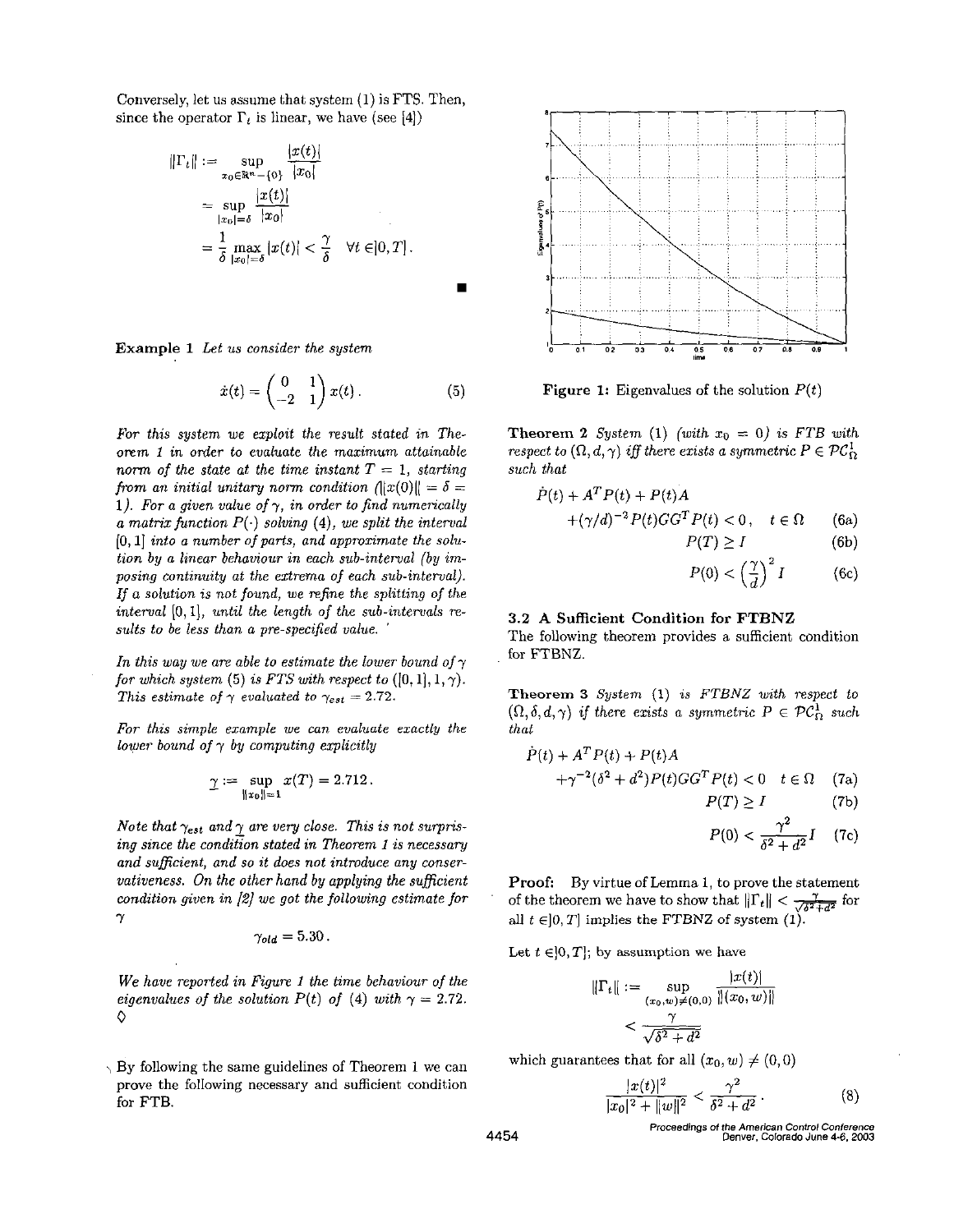This last inequality implies that for all  $x_0$  with  $|x_0| \leq \delta$ and for all w such that  $||w|| \le d$ ,  $|x(t)|$  is bounded from above by  $\gamma$ . **FTBNZ** of system (1) follows from the arbitrariness of t.

#### **4** Conclusions

In this note necessary and sufficient conditions for Finite Time Stability and Boundedness of linear systems have been provided; such conditions improve the results of [2].and [l]. An illustrative example shows the effectiveness of the proposed methodology.

It is worth noting that, for the sake of presentation simplicity, we have considered time invariant, certain systems, but there is no conceptual difficulty in extending the results contained in this paper to time varying and/or uncertain systems following the guidelines of  $[2]$  and  $[1]$ .

#### Appendix

In order to prove Lemma 1 we need the following preliminary lemma.

**Lemma** *2 Let us consider system* (1) *and a number*   $\beta > 1$ ; then the following statements are *equivalent*:

- *i*)  $\|\Gamma_t\| < \beta$  for all  $t \in ]0,T]$ ;
- *ii)* There exists a symmetric  $P \in \mathcal{PC}_{\Omega}^1$  and a scalar  $\epsilon > 0$  such that

$$
\dot{P}(t) + A^T P(t) + P(t)A
$$
  
+  $\beta^{-2} P(t)GG^T P(t) + \epsilon I = 0$ ,  $t \in \Omega$  (9a)  
 $P(T) \ge I$  (9b)  
 $P(0) < \beta^2 I$  (9c)

**Proof:** Let  $t \in ]0, T]$ .

 $i) \Rightarrow ii)$  Let us augment system (1) with the fictitious output  $\tilde{y}$  as follows

$$
\dot{x} = Ax + Gw, x(0) = x_0 \tag{10a}
$$

$$
\tilde{y} = \epsilon^{1/2} x. \tag{10b}
$$

Define the operator

$$
\tilde{\Gamma}_t : \mathbb{R}^n \oplus \mathcal{L}_{[0,t]}^2 \mapsto \mathbb{R}^n : (x_0, w(\cdot)) \mapsto \tilde{y}(t). \qquad (11)
$$

By using continuity arguments it is clear that Condition i) implies that there exists a sufficiently small  $\epsilon$ such that

$$
\|\hat{\Gamma}_t\| < \beta\,. \tag{12}
$$

Inequality (12) enables us to apply Theorem 1.2 of [7] to the fictitious system (10) which guarantees the existence of a symmetric  $P \in \mathcal{PC}_{[0,t]}^1$  such that

$$
\dot{P}(\tau) + A^T P(\tau) + P(\tau)A
$$
  
+  $\beta^{-2} P(\tau)GG^T P(\tau) + \epsilon I = 0$ ,  $\tau \in [0, t]$  (13a)

$$
P(t) \ge I \tag{13b}
$$

$$
P(0) < \beta^2 I \tag{13c}
$$

Letting  $t = T$  in (13) and  $t \rightarrow \tau$  the proof follows.

 $ii) \Rightarrow i$ ) The solution  $P(.)$  of equation (9a) with terminal condition  $P(T) = S \geq I$  can be given the following interpretation. Let us consider the optimal control *maximization* problem (see **13))** 

$$
J(x(t),t) := \max_{w} \left\{ \int_{t}^{T} \left( \epsilon x^{T}(\tau)x(\tau) - \beta^{2} w^{T}(\tau)w(\tau) \right) d\tau + x^{T}(T) Sx(T) \right\}
$$
  
s.t.  $\dot{x} = Ax + Gw$ . (14)

Then the optimal value of the cost index is

$$
J(x(t),t) = xT(t)P(t)x(t); \qquad (15)
$$

moreover  $P(\cdot)$  is non-increasing, in the sense that for  $t_2 > t_1$ 

$$
P(t_1) \ge P(t_2). \tag{16}
$$

Therefore we have

$$
P(t) \ge P(T) \ge I \qquad t \in \Omega. \tag{17}
$$

By considering the restriction of  $P(\cdot)$  to the interval  $[0, t]$ ,  $t \in \Omega$ , we can conclude that there exists a symmetric  $P \in \mathcal{PC}_{[0,t]}^1$  such that (13) holds.

The proof follows by using continuity arguments and applying Theorem 1.2 of [7].

At this point, Lemma 1 follows from Lemma 2 by noticing that  $\epsilon > 0$ .

#### References

[l] C.T. Abdallah, F. Amato, M. Ariola, P. Dorato, and V. Koltchinski. Statistical learning methods in linear algebra and control problems: the example of finitetime control of uncertain linear systems. *Linear Algebra and its Applications,* 351-352:ll-26, August 2002.

[2] F. Amato, M. Ariola, and P. Dorato. Finitetime control of linear systems subject to parametric uncertainties and disturbances. *Automatica,* 37(9):1459- 1463, September 2001.